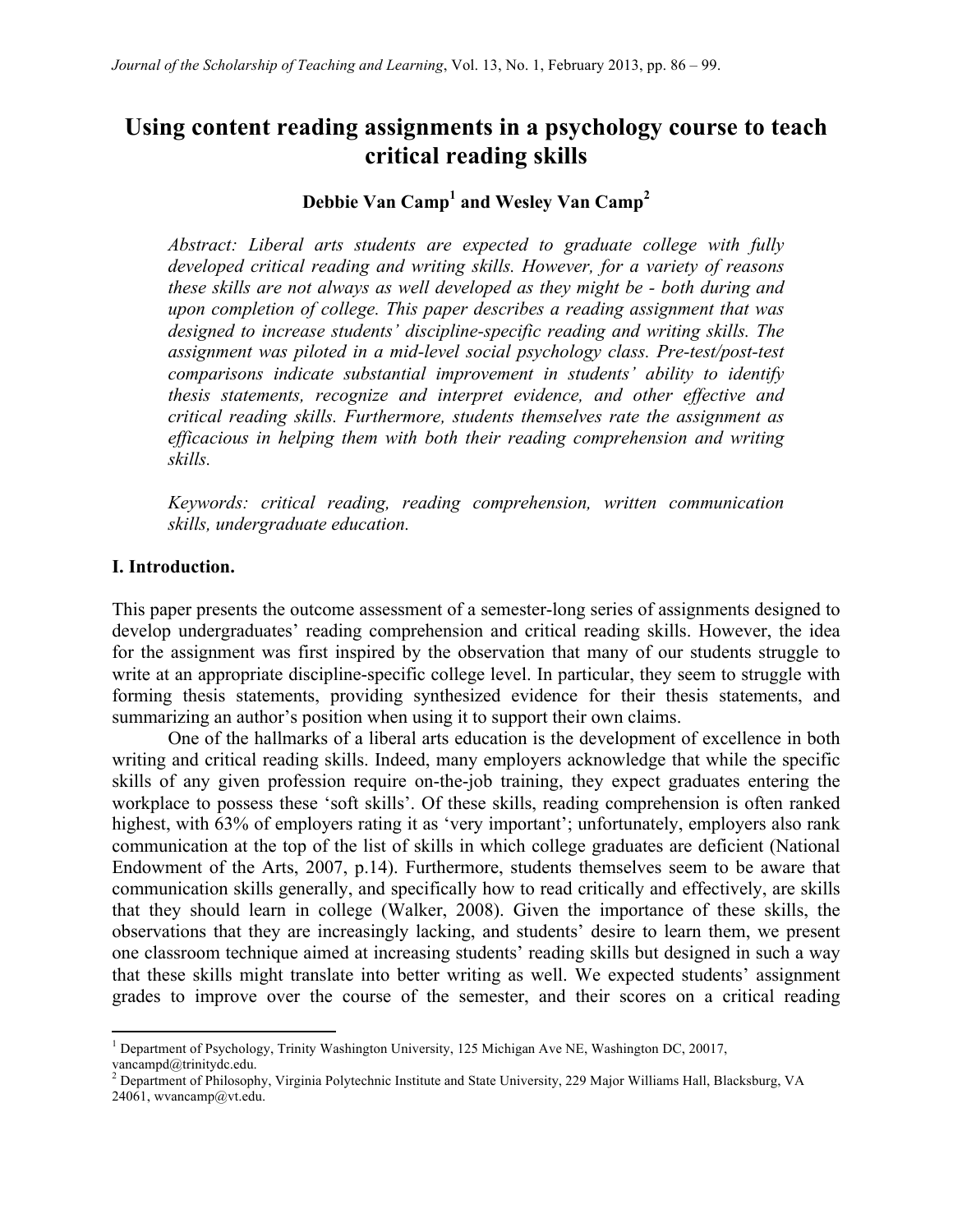assessment to be significantly higher at post-semester testing compared to their pre-semester scores.

#### *A. Description of the Problem.*

There can be little doubt that reading is an essential component of academia and accounts for a large proportion of the learning that takes place (Pugh, Pawan, & Antommarchi, 2000). Although the ability to read and understand complex material is a key predictor of college success, the level of national literacy strongly suggests that students enter college ill-prepared for collegelevel reading (Lewin, 2005; U.S. Department of Education, 2005). Consequently, many colleges and universities have implemented remedial education programs, otherwise known as developmental courses, designed to offer below-college level instruction in foundational skills such as mathematics, reading, and writing. These classes are designed to ensure that incoming students are given an opportunity to develop the skills in which high school may have left them deficient before moving on to more challenging college-level classes. According to some reports, as many as 40% of traditional undergraduates, and as many as 60% of community-college students, take one remedial course while in college (Attewell, Lavin, Domina, & Levey, 2006; Bailey, Jeong, & Choo, 2010). Reading instruction has historically been a key component of remedial education (Boylan, 2003) and in recent years as many as 13% of all college freshman are enrolled in a developmental reading class (U.S. Department of Education, 1996).

While some have begun to question the efficacy of remedial education (Bailey, 2009; Complete College America, 2012) this has not slowed the pace of development of such courses, or of state-wide developmental education initiatives (Smith, 2011). To some degree, these remedial courses have been successful in achieving what they set out to do, at least to the extent that they help students achieve a level of reading and writing competency that they should ideally have reached upon graduating high-school. However, beyond this fairly basic remediation for the struggling students, which allows them to move on to other classes, there is little evidence that students are improving. Roksa and Arum (2011) report that during the first two years of college, students show very little real gain in their critical thinking, analytical reasoning, or writing skills. Therefore, despite the best efforts of colleges to implement these remedial and foundational classes it is clear that a number of problems remain that may contribute to the inadequacies noted by academics and employers alike.

Not all colleges and universities offer the full range of these remedial or foundational courses. Reading in particular is a skill that college students are assumed to have and therefore many institutions do not teach reading to their students (Bosley, 2008). For those students attending a college which does have such interventions and programs, the typical college track begins with remedial classes that they may require. Then they may advance to foundational college writing and reading classes, and subsequently to the rest of the liberal arts curriculum and classes in their chosen major. One problem with this framework is that there may be a disconnect between the remedial or foundational classes and the rest of the student's college classes. From a student's perspective this disconnect might be as simple as perceiving the foundational reading and writing classes as a chore - something they must pass in order to move on. Similarly, these classes may seem irrelevant to students in their content; indeed critics of the remedial education approach argue that because of the potential for students to perceive remedial class content as irrelevant, it is more effective to place then into subject area classes as soon as possible and offer extra co-requisite support rather than pre-requisite classes (Complete College America, 2012).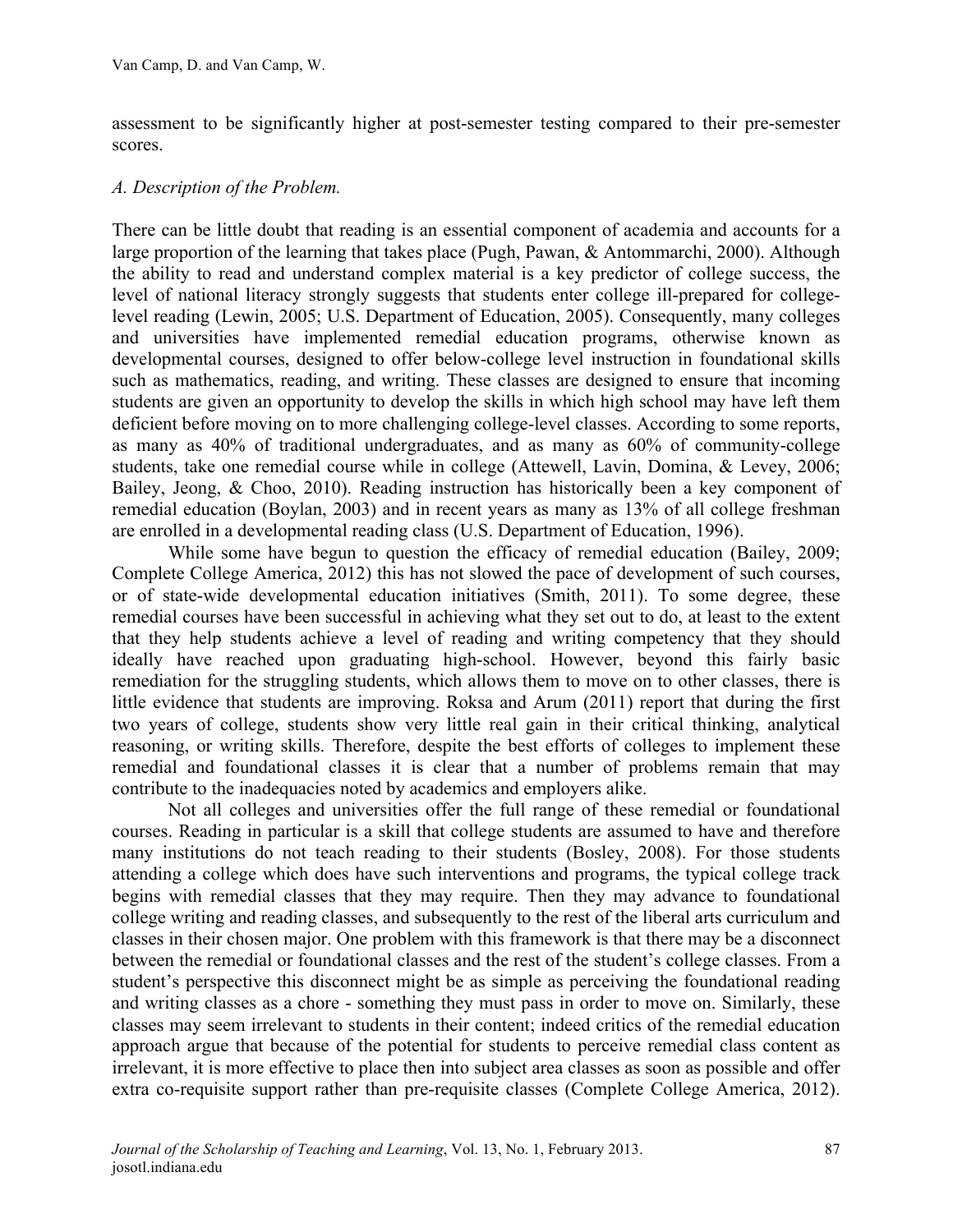Perhaps more critically though, the type of reading and writing students do in these courses is often fundamentally different from that in other coursework. For reading classes, this difference is reflected in the types of text assigned, what students are asked 'to do' when reading a text, how their compliance with the assignment and comprehension of the text are assessed, and so forth.

These differences reflect the reality that there are different kinds of reading for different purposes. For example, most of the reading that students do in high school is receptive reading that is reading for information (Biancarosa & Snow, 2006). While this remains important in college, there is a further expectation that students be able to read in additional ways as well. For example, at the heart of critical reading is that the reader is able to identify what a text does, and how. This then allows for a more active reader who makes connections with and within the material, therefore constructing new knowledge as they read (El-Hindi, 1997). Reading-to-write involves integrating the information with one's own ideas in order to produce novel written material, and it is this type of reading that we most associate with college level work (Flower, Stein, Ackerman, Kantz, McCormick, & Peck, 1990).

Just as students may experience a disconnect between reading in their classes and the rest of the curriculum, faculty likewise often view these classes as more distinct than perhaps they should be. For example, reading classes are frequently taught by reading specialists or by the English department. Faculty members in other disciplines are rarely involved in this instruction. Furthermore, students are expected to take whatever remedial classes are deemed necessary and then be able to engage with the rest of the curriculum with no further need of instruction, reflecting the fact that explicit reading instruction is often sidelined as remedial (Harkin, 2005), even in literature classes (Bosley, 2008). This is problematic for a number of reasons. First, critical reading strategies require reinforcement through continued practice (Nist & Holschuh, 2000; Pugh, Pawan, & Antommarchi, 2000). Most college classes have the implicit and often explicit expectation that students read, however without continued feedback and guidance, they may not be practicing the appropriate skills in the ways they need to in order to be successful. Second, how one reads depends on both the reason for reading, the kind of text one is reading, and its specific content. For example, why and how one reads a short passage differs in important ways from why and how one reads a textbook and this in turn differs from an original source or an empirical research article. Faculty may unintentionally assume that the reading part of the instruction was taken care of before the students enrolled in their psychology/economics/biology/etc. class. Students are expected to move seamlessly from reading prose passages in remedial/foundational classes to reading textbooks for receptive reading in general education classes and then transition into upper-level classes and be able to read original texts from a reading-to-write perspective (Flowers et al., 1991), where it is expected that they understand the texts enough to meet the challenge of integrating them into a term paper (Johns, 1997). Similarly, explicit instruction regarding how to read the specific texts of their chosen major is too frequently lacking. Because reading classes are cross-disciplinary, students are taught general reading skills using more generic sources; however, there are often idiosyncrasies to our disciplines with which perhaps we are not adequately familiarizing our students.

Many universities and colleges have bravely implemented policies and curriculum changes to address the deficiencies that students have when they first arrive at their institutions. We believe that the disconnect which we have outlined is not one that should be addressed in these foundational reading classes but rather by the disciplines themselves. Similarly, it is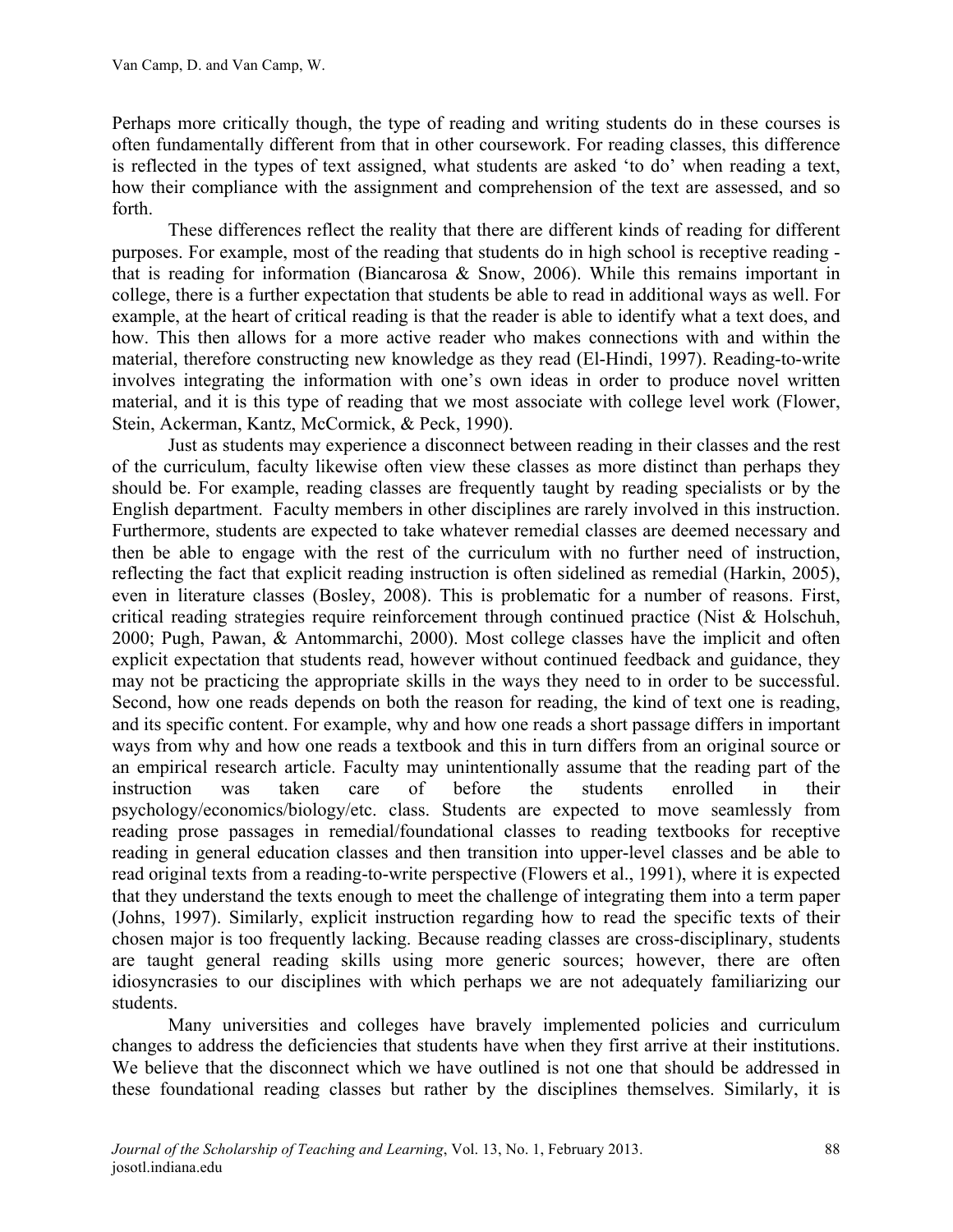important to acknowledge that there is wide variation in the degree to which specific disciplines already do this. Philosophy for example is far more likely to assign students original texts and to carefully and methodically teach students how to read these texts. Likewise, English literature classes certainly require students to read extensively and perform literary analysis. However, many disciplines, including the popular social sciences, rely heavily on textbooks to disseminate vast amounts of information to students and we suspect instructors are less likely to assign original texts or to assess reading specifically beyond testing the learning of the content. The assignment that we piloted, and describe in this paper, was specifically designed to close this gap.

#### *B. Theoretical Background.*

The series of assignments we describe involves reading original psychology texts and identifying their key components. We expected this to result in improved comprehension and critical reading skills - which we assess - but also lasting improvement in writing skills - which we do not assess in this paper. These expectations are informed by the literature about how students learn and the scholarship that emphasizes the link between reading and writing.

The value of practice when learning and developing any skill is well documented, in particular the importance of extended and deliberate practice (Ericsson, 2006). This applies to academic skills such as reading and writing, which is a significant reason why remedial/foundational college courses are so reading and/or writing-intensive. However, here again is a disconnect: although everyone acknowledges the importance of practice in foundation classes, we often do not give our mid and upper-level students adequate opportunities to practice the kinds of reading and writing we expect from them. The presumption is that once the basic skills are formed this will generalize. However, much of what we know about how humans learn suggests in fact that successive approximations, feedback, and practice at each step is a more successful approach (Skinner, 1953; 1968). Similarly, the principles of learning by modeling (Bandura, 1962; 1973; 1977) suggest that if we want our students to write well, specifically in the style of their discipline, then one of the best ways they might learn to do this is to be exposed to models, i.e., to read the work of professionals in their field. For example, many upper-level psychology classes assign research papers or research proposals that require students to write a literature review. In addition to explaining to our students what this means, and perhaps even providing a few examples, much could be gained by increased exposure to published psychology papers. In an ideal world, our students are reading original texts in order to write their term papers; however, more realistically they are using textbooks and finding summaries and online sources for the same information. An assignment that forces them to read these texts in full provides the much needed opportunity for practice at reading and gaining the associated benefits to their writing through modeling. However, inherent within the principle of modeling and social learning theory is that the learner must pay attention to the model in order to learn the skills (Bandura, 1962; 1973; 1977). Providing students with an assignment that is specifically designed to make them read original sources and to pay attention to them for more than just content should encourage this attention.

Although we do not explicitly assess any improvements in the students' writing, the benefits to their reading are expected to translate into better writing. This reasoning is based on the vast literature which demonstrates that reading and writing are inextricably linked and are most effectively taught as integrated processes (Bartholomae & Petrosky, 1986; El-Hindi, 1997;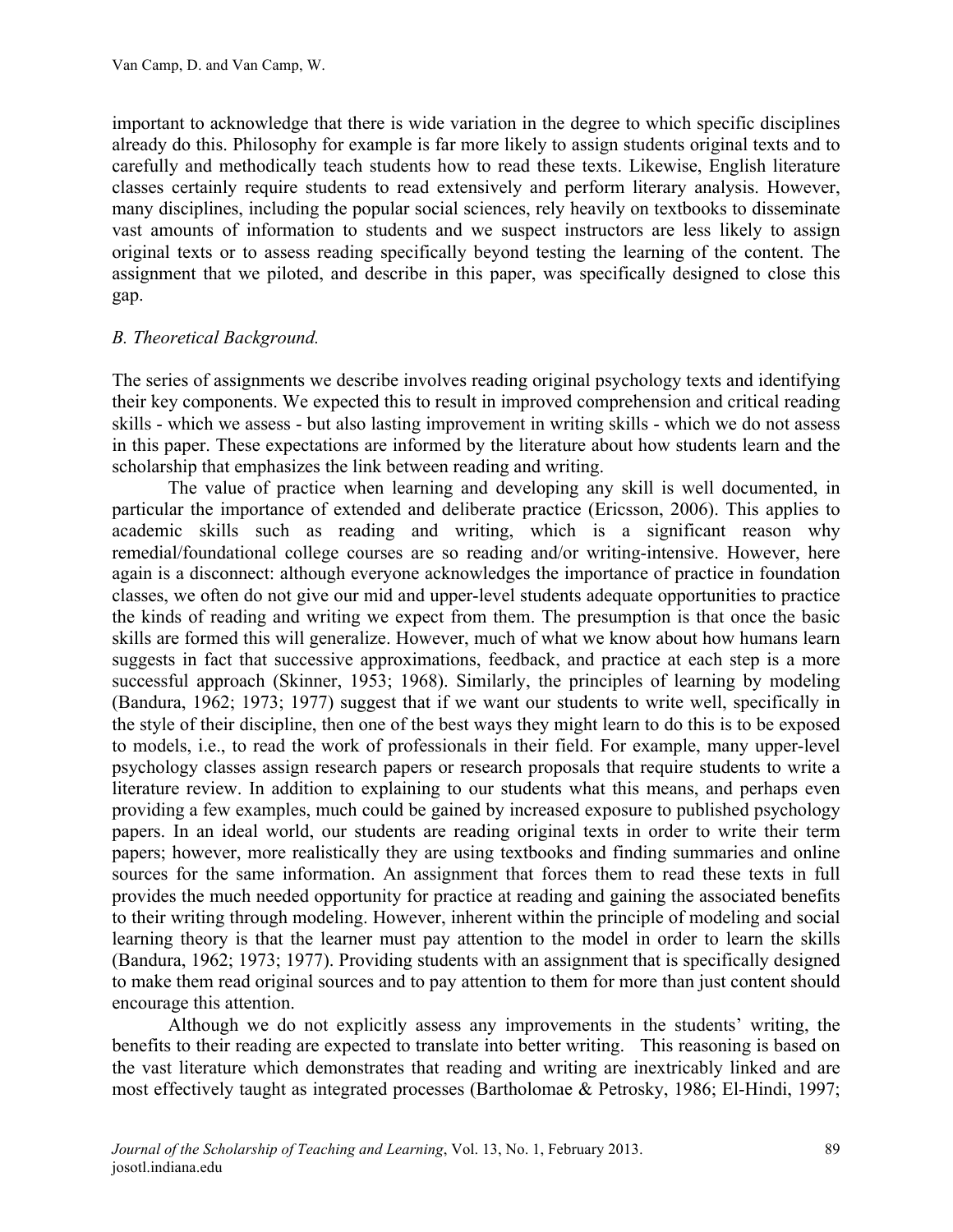Flower et al., 1991). This might be especially true of the reading-to-write style of reading which is so crucial to college success. If reading and writing are crucial flip-sides of one another (Downs, 2000), then it might be reasonably hypothesized that activities which strengthen one will tend to strengthen the other. However, it is important not to allow another disconnect to creep in by focusing on reading/writing without specific and adequate consideration of how one connects to the other. Therefore, in designing our reading assignment, which was intended to expose our students to discipline-specific models of writing, the deficiencies that we had been observing in the students' writing guided the structure of the assignment – that is, we asked students to pay attention to the kinds of things we had noticed they struggled to do in their own writing when reading.

#### *C. Details of the Assignment.*

We designed an assignment with the specific purpose of helping students learn how to read original psychology texts. It was piloted in a mid-level social psychology course. Instead of using a traditional textbook for the class, the weekly readings assigned were original psychology texts that related to that week's topic, for example: *The Self and Social Behavior in Differing Cultural Contexts* (Triandis, 1989), *Self-Esteem as an Interpersonal Monitor: The Sociometer Hypothesis* (Leary, Tambor, Terdal, & Downs, 1995), and *Stereotype Threat and the Intellectual Test Performance of African Americans* (Steele & Aronson, 1995). Each week the students answered the following questions based on that week's readings: (1) In one sentence explain what the reading does by using verbs like argue, demonstrate, compare, describe, etc. (2) Identify the thesis of the text. (3) List three main pieces of evidence or arguments the authors use to support their thesis. (4) Give the definition of two unfamiliar words from the reading. (5) Write one sentence that paraphrases the author's idea and references it in APA style. These tasks were specifically designed to improve students' reading comprehension skills as well as those skills that serve as the foundation of their critical reading skills: the ability to recognize an author's purpose, to identify what the text does, and to understand persuasive elements of the text (Kurlund, 2000).

The students received a grade out of a maximum of 10 for each weekly assignment. However, grading was generous to encourage the students' continued engagement and motivation to complete the assignments. For example, demonstrating that the text had been read and completing all aspects of the assignment would result in grade of seven, even if there were some minor factual errors or errors in comprehension. A grade of eight reflected the student's competency with the material with only minor mistakes. Grades of nine and above indicated mastery of the material, no mistakes, as well as a sophisticated level of understanding (for a 10). Some students did sometimes earn a five or six for poor or incomplete work. Therefore, while technically the grading scale was from 1-10, in practice, students' grades ranged from 5-10. Specific feedback was provided to each student to encourage improvement throughout the semester. In addition, during most weeks, the class examined the text as a group and the instructor was able to help provide guidance for how to read the text, including offering strategies for reading challenging texts and techniques for identifying the thesis, evidence, and so forth. This takes a co-requisite approach by providing built in support for basic skills in the context of a traditional content based class (Complete College America, 2012).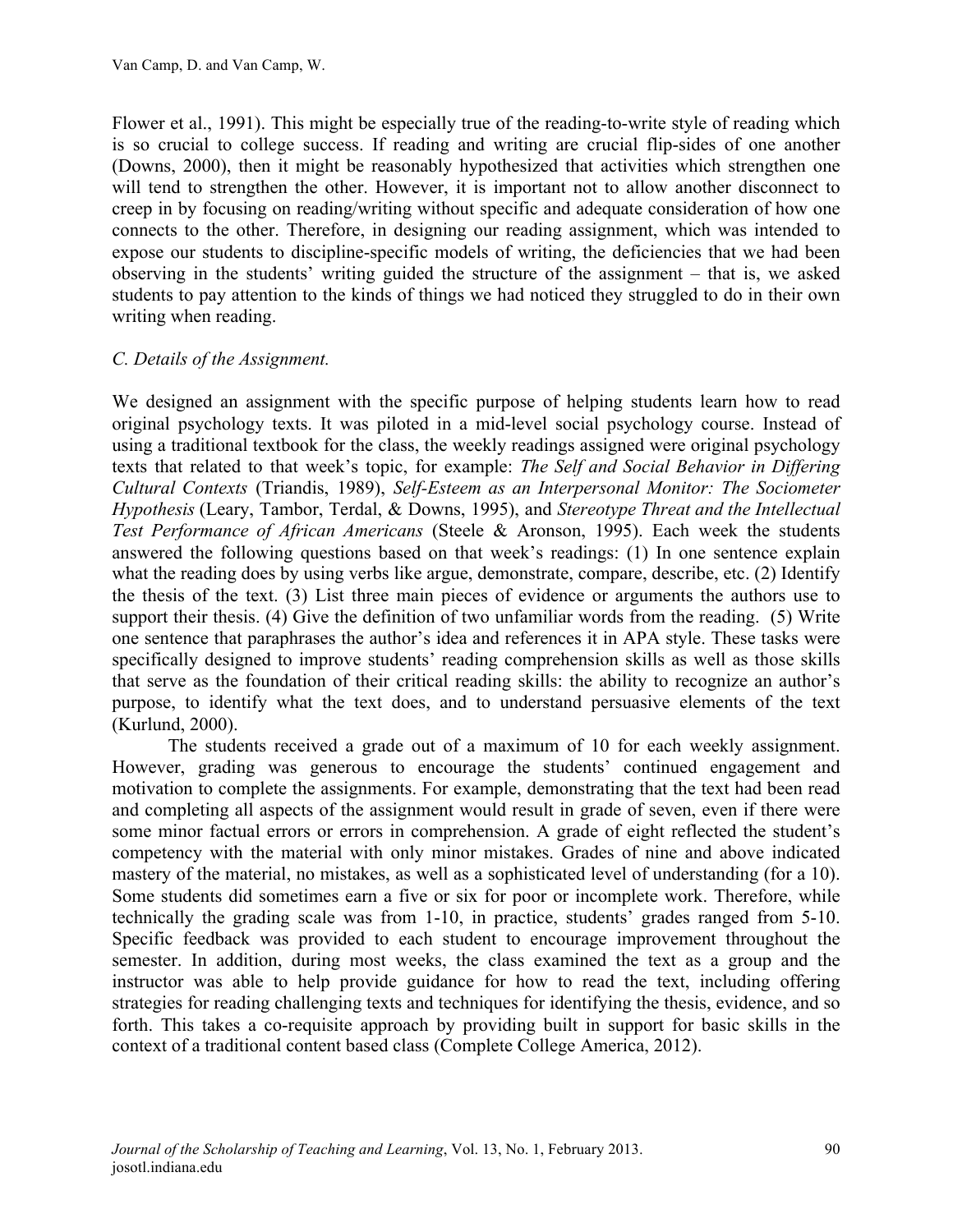## **II. Method.**

#### *A. Participants.*

Participants were thirty female students enrolled in a *Self and Identity* course at a small comprehensive university in Washington, DC. Twenty-six students completed the pre-test, twenty-seven completed the post-test, and twenty-three students completed both. The majority of students were either juniors ( $n=13$ ) or seniors ( $n=9$ ). There were some sophomores ( $n=7$ ) and there was only one freshman. On average, the students had taken 68 credit hours (approximately 22 classes) previous to the semester in which they enrolled in *Self and Identity*. All students had taken *Introductory Psychology* as it was a prerequisite for *Self and Identity*, but most had taken many more psychology and sociology classes. In addition, all students had taken critical reading and foundational writing classes in their freshman year.

#### *B. Procedure.*

The first author taught the class in the spring of 2012. It was a 200 level (mid-level) social psychology class that explored self and identity issues including the ways in which we come to know and understand ourselves, biases in processing self-related information, the content, structure, organization and function of the self, and the ways in which our membership to social groups (race, gender, religion, etc.) contribute to our sense of self. Twenty-percent of the students' overall grade came from completing the weekly reading assignment. To examine whether the students' critical reading ability improved due to these assignments, students completed a pre and post-test of critical reading skills based on readings that were unrelated to the course content.

#### *C. Materials.*

*Pre and post-test.* During the first and the last class period of the semester, students were assigned a short reading and answered multiple-choice comprehension questions based on the reading's content. The readings were both from the *Taking Sides* book series and were selected to match in approximate length and technicality. Neither reading related to the content of the course. The pre-test reading was from Barkley's (2007) *International Consensus Statement on ADHD* and the post-test reading was from Brizendine's (2009) *The Female Brain*. The comprehension questions were modeled after the GRE's critical reading questions. The questions asked students to identify the main point of the passage, indicate with which a number of statements the authors would agree, what might be inferred from the passage, why authors mention specific facts/make certain comparisons, the meaning of key terms, and what the aim of the passage was. The questions were designed to be moderately challenging for all students. The second author developed all of the pre and post-test questions and does not know the students, had no contact with their work, and was not familiar with the content of the class.

*Weekly reading assignment.* The syllabus explained to students that one of the objectives of the class was to become comfortable with reading original source psychology texts and that to facilitate this skill they would complete weekly readings and associated weekly reading assignments that were to be turned in to the professor as a hard copy in class. The format for these assignments was the same each week and the specific requirements are described above.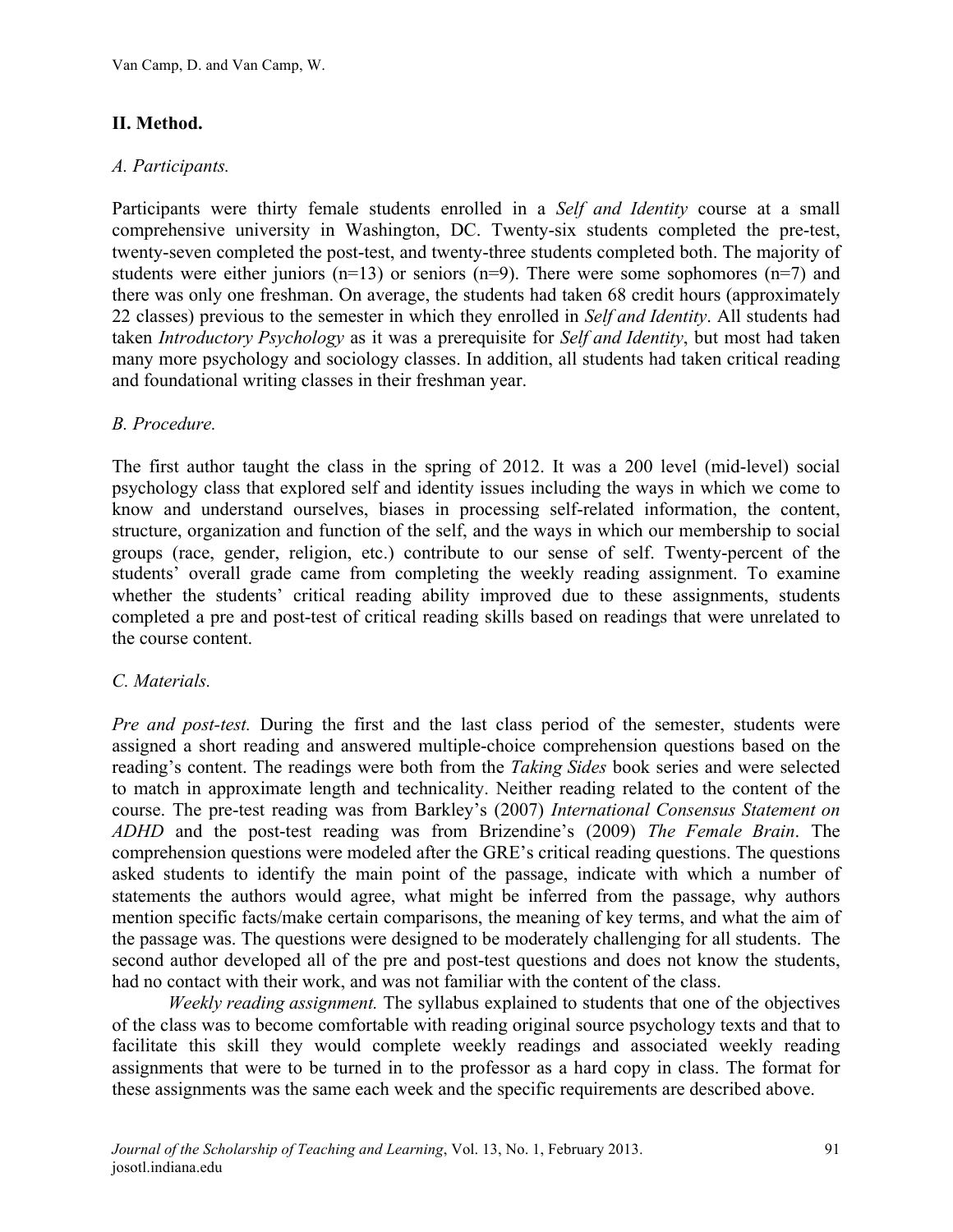*Student evaluations.* Students completed a survey following completion of the course that asked them how valuable they found the assignment and the class generally for improving their reading comprehension, critical reading, and writing skills. Three questions asked how much the class helped students examine and interpret a written text, and present ideas effectively in writing (see Table 1); these were taken from the standard class evaluation used by the university with response scales of 1=*not at all* to 4=*very much*. Additional questions asked students to compare the *Self and Identity* class to other classes they have taken (see Table 1). Students responded to these questions on a scale of 1=*much less than other classes* to 9=*much more than other classes*. Finally, students were asked to comment in their own words on the weekly reading assignment.

### **III. Results.**

The class average from the pre to post-test showed a statistically significant improvement in reading skills  $t(22) = -4.32$ ,  $p < .001$ ,  $d=0.9$ . At the start of the semester the average number of multiple choice questions answered correctly was 8.04 out of a possible 12  $(SD = 2.23)$  and at the end of the semester the average number of multiple choice questions answered correctly was 9.91 out of 12 ( $SD = 1.05$ ). Of those students who completed the pre-test 58% received what could be considered a failing grade, i.e. less than 70% (corresponding to a score of 8.4 out of 12) with three students scoring as little as four or five out of 12. At post-test this 'failure rate' was reduced to just 15% and no student scored below an eight at post-test.

Almost all students improved, and those who did not improve  $(n = 2)$  or scored slightly worse at post-test  $(n = 4)$  were those who initially performed at the top; the four students who performed worse at post-test than pre-test had pre-test scores of at least 10 and remained at or above 10 (out of a possible 12) at post-test. Examining those students who scored at the lower end at pre-test allows us to focus on the students in whom we are particularly concerned about effecting change. Among the 14 students who received what could be considered a failing grade at pre-test we see an overwhelming improvement  $t(13) = -9.18$ ,  $p < .001$ ,  $d=2.45$ , from an average of 6.64 out of 12 (SD = 1.45) at pre-test to an average of 9.82 out of 12 (SD = 1.20) at post-test.

The students' improvement might also be reflected in an increase in their weekly reading assignment grades. Figure 1 illustrates the average weekly grade of those students who completed the assignment, which was most of the class. The average grade for the first week's assignment is somewhat inflated by the fact that it was liberally graded as the first assignment while students were familiarizing themselves with the professor's requirements and expectations. This was expressed to students, and they were aware, that they 'got off lightly' the first week. After this first week, every effort was made to remain consistent in grading the assignment so that any increase in grade reflects an improvement in the students' skills. Therefore, if we do not consider the first week, we see a gradual increase in grades over the course of the semester that then plateaus and settles at an average in the mid to upper eight range until the end of the semester when the class average drops again. This drop might be a reflection of the end of the semester pressure and so forth. In addition, week 10 involved in-class group presentations so it is likely that students were focusing less on the readings than usual. Overall, the pattern does seem to suggest a steady increase.

Additional evidence for the potential efficacy of the assignments is the degree of student compliance in completing the assignments. There were eleven assignments across the semester and the majority (57%) of the students completed all of them, a further 21% only missed one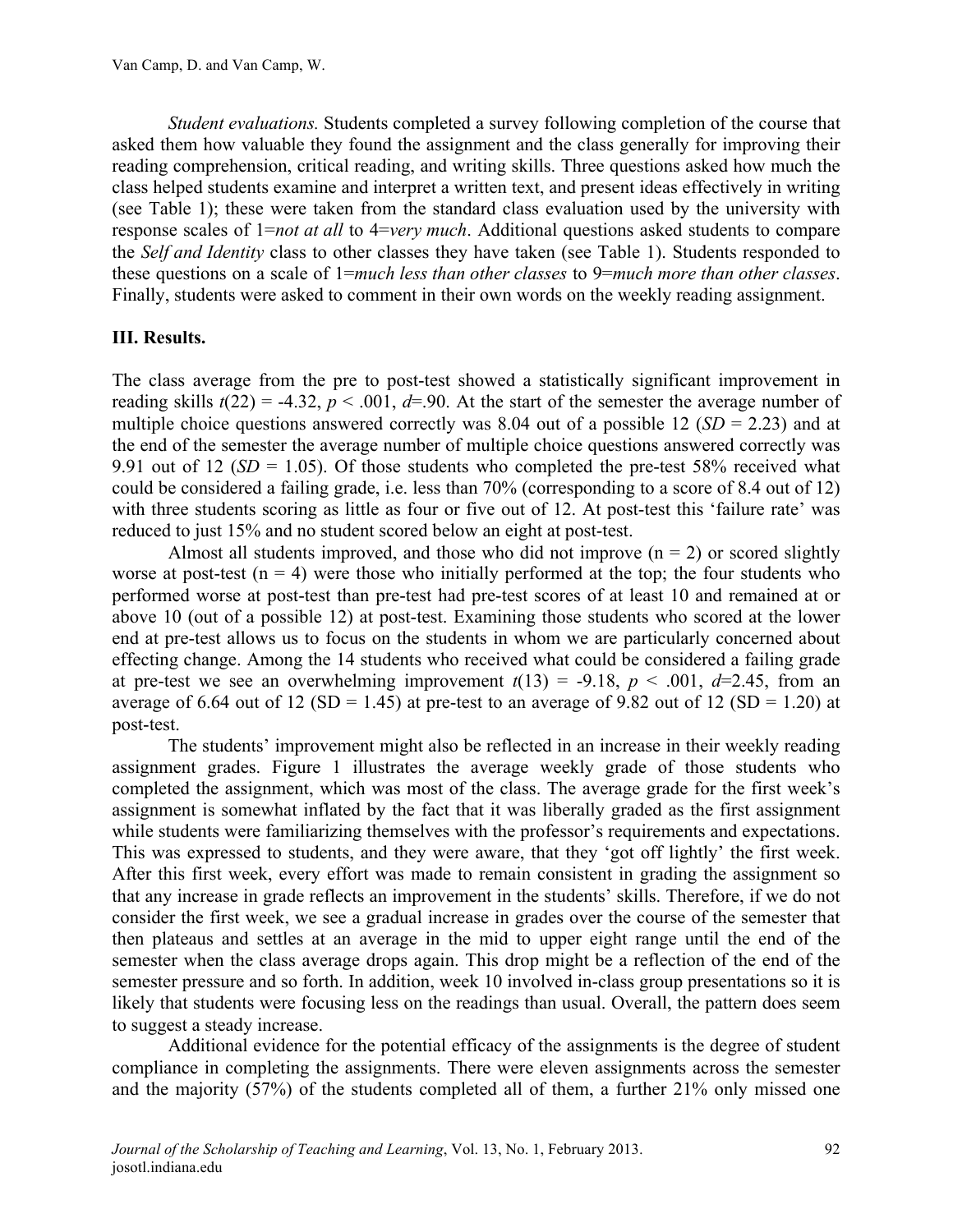assignment, and a further 11% only missed two, leaving a minority of just 10% who missed three or more. While this is not direct evidence of the assignment effectiveness in terms of what it teaches students, it does suggest a degree of engagement with the assignments, which might be taken as further support of their value.



**Figure 1. Average class grade for the weekly reading assignments over the course of the semester**

Finally, although students' self-report responses to the course evaluation survey should not be taken as direct evidence for the efficacy of the assignment, they can be viewed as customer satisfaction data supporting the value of the assignment. The students' responses suggest that they found the assignment to be helpful for their reading skills as well as their writing skills. The questions along with the mean response to each are presented in Table 1. Students indicated that the class was very helpful for the reading skills of examining, interpreting, and analyzing written texts as well as for the writing skills of presenting ideas effectively. The remaining questions asked students to compare the class to others they have taken in college, and asked specifically about the skills that the assignment was designed to develop. Student responses were all above 7 on the 10-point scale suggesting that students felt that the class was more helpful than other college classes at developing these skills, in some cases much more. Particularly notable are those items on which students rated the class at eight or above – helping them to understand original psychology texts, identify thesis statements in texts, and identify evidence in texts. These were all explicit goals of the class, and in particular the assignment, and the students' responses suggest that they felt satisfied that these goals were met. Not surprisingly, ratings were higher for questions which asked about reading skills compared to those that asked about writing skills; the assignment was fundamentally a reading assignment, with the intended extra benefit of aiding students writing, which these students' responses suggest was successful.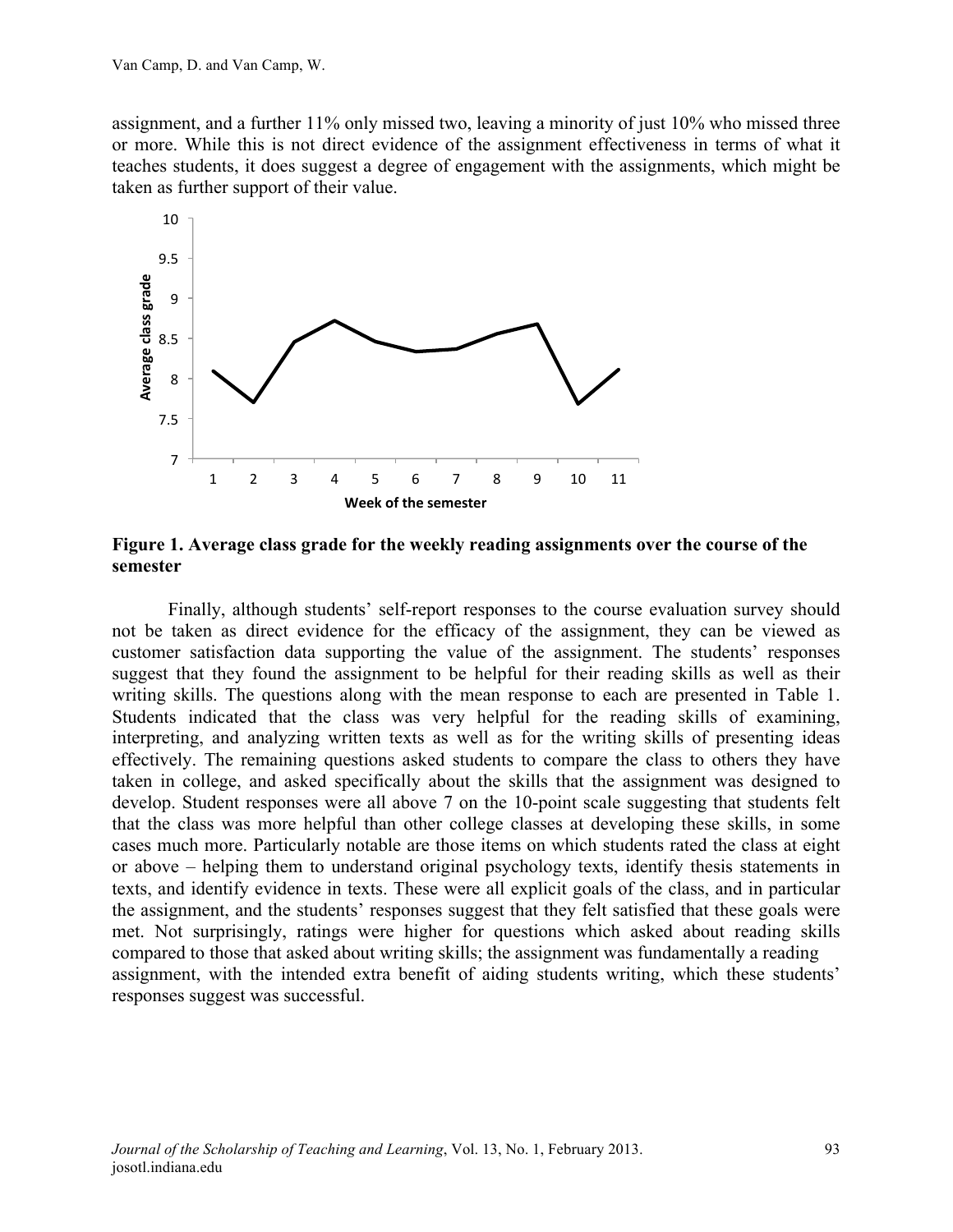| Thinking of your experience in Self and Identity, using a scale from 1=not at all to<br>4=very much, to what extent did the course help you to do the following:                              | Mean | <b>SD</b> |
|-----------------------------------------------------------------------------------------------------------------------------------------------------------------------------------------------|------|-----------|
| Examine a written text and make judgments about the value of information<br>presented and assess the soundness of the author's conclusions.                                                   | 3.93 | 0.26      |
| Interpret and analyze written text and understand how literary devices such as imagery,<br>metaphor, or point of view contribute to the overall meaning                                       | 3.87 | 0.35      |
| Present ideas and information clearly and effectively in writing.                                                                                                                             | 3.87 | 0.35      |
| For the following questions please think about Self and Identity compared to other<br>classes you have taken at this university and respond using a scale from 1=much<br>less to 9=much more. | Mean | <b>SD</b> |
| Compared to other classes how much did Self and Identity help you understand original<br>psychology work / texts?                                                                             | 8.13 | 1.19      |
| Compared to other classes how much did Self and Identity help your critical reading<br>skills?                                                                                                | 7.87 | 2.13      |
| Compared to other classes how much did Self and Identity help you identify thesis<br>statements in texts?                                                                                     | 8.00 | 2.34      |
| Compared to other classes how much did Self and Identity help you identify evidence in<br>texts?                                                                                              | 8.20 | 2.08      |
| Compared to other classes how much did Self and Identity help you learn how to<br>summarize an idea for referencing in a paper?                                                               | 7.60 | 2.23      |
| Compared to other classes how much did Self and Identity help develop your vocabulary<br>- particularly your psychology vocabulary?                                                           | 7.36 | 2.34      |
| Compared to other classes how much did Self and Identity help your ability to WRITE<br>strong thesis statements?                                                                              | 7.27 | 2.28      |
| Compared to other classes how much did Self and Identity help your ability to WRITE<br>papers in the style of the discipline of psychology?                                                   | 7.13 | 2.26      |
| Compared to other classes how much did Self and Identity help your ability to WRITE<br>papers that incorporate evidence to support a thesis?                                                  | 7.20 | 2.24      |

In addition to the survey questions, students were also asked to comment in their own words on their experience with the weekly assignments, these responses indicated that the students found the assignments helpful in developing their reading and writing skills, for example: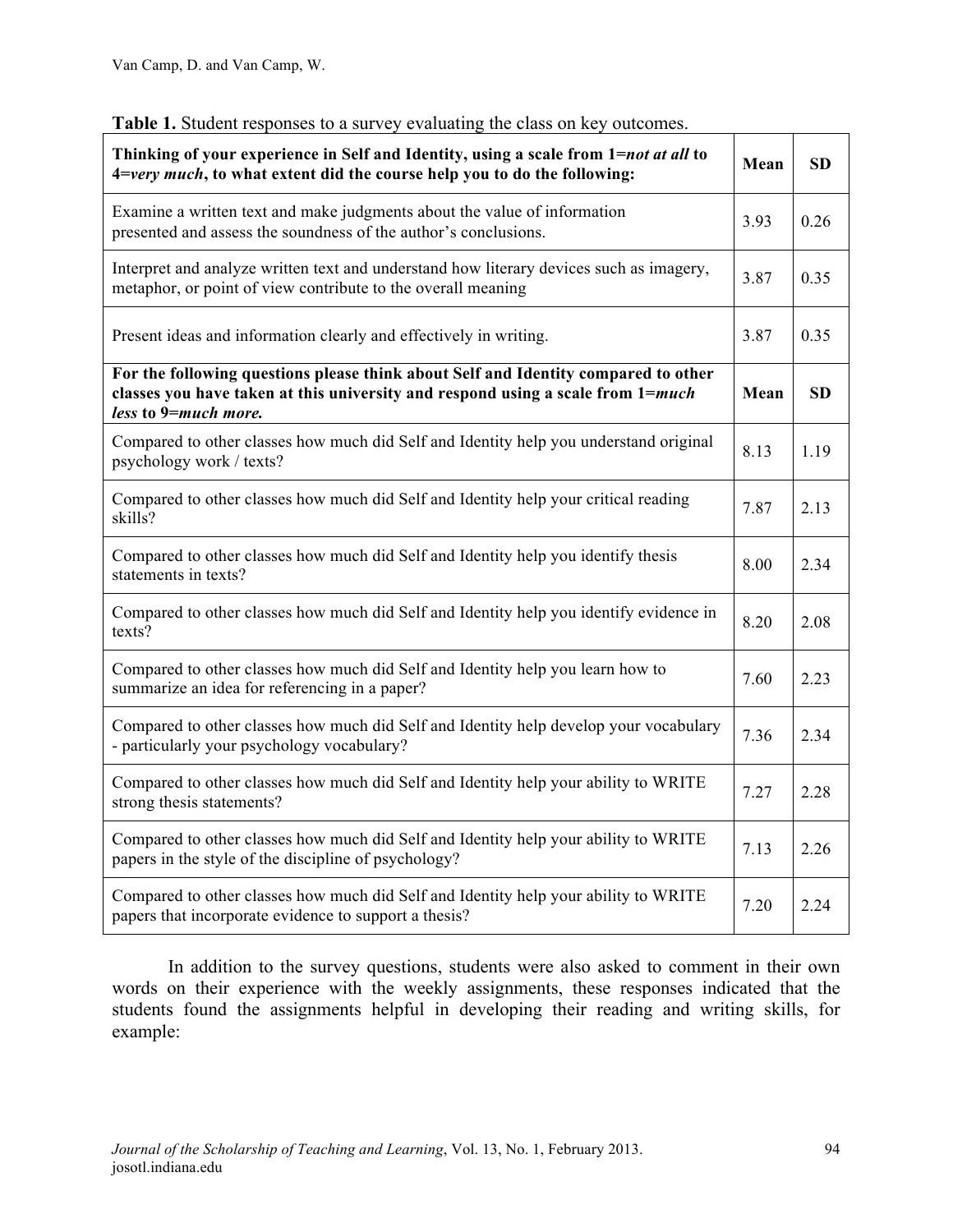"I think . . identifying thesis and finding supportive evidence *weekly* encouraged the students to feel comfortable in doing such on their own and in other classes if and when needed."

"I felt that the weekly reading assignments really helped me to understand the text and understand other text in different classes. I feel that in order to do my papers I will ask myself those questions to help me pull out key elements."

"The weekly reading assignment really helped my vocabulary and finding evidence in texts to support the thesis!"

"The weekly reading assignments were challenging but extremely effective. My skills in both reading and writing have improved since taking this course."

"The weekly reading assignments will help me improve my reading and critical thinking skills when it comes to reading and analyzing lengthy articles. It also helped me sum articles up into paraphrases and be able to provide evidence."

"The weekly readings were very helpful. Having to do the weekly readings I can say has greatly improved my ability identifying the thesis and evidence. Also helped with learning the correct way to cite without penalty but helping understand why and how it's suppose to be. I think these assignments sometimes are not met with enjoyment by students weekly but it is helpful and does what it sets out to do; improve students' ability to analyze and interpret effectively"

#### **IV. Discussion and Conclusion.**

The skill of reading is a critically important skill in itself, and as the flip-side of good writing it is an essential cornerstone of a successful college career. Beyond this, employers want graduates, in particular liberal arts graduates, to come to them with this skill set already developed. However, students, employers, and academics alike recognize that this skill is not as well developed as it should or could be. This paper presents the outcome assessment of an assignment piloted in a psychology course that was designed to allow students to learn and practice how to effectively read original psychology texts. The evidence suggests that the assignment was indeed successful in its goal. There was a significant improvement in the students' reading skills at the end of the semester, and particularly notable improvements were observed in those students who were seen to be struggling at the start of the semester. Furthermore, students themselves expressed that the assignment was very helpful in developing a number of reading and writing skills, providing further evidence of the value of this assignment.

It is critical that only one of the students in this pilot class was a freshman, and that many students were in their junior or senior year. These students have successfully completed the foundational reading/writing classes and so according to the stated goals of these classes in theory should have the college level skills needed for academic success. However, their pre-test scores suggest that the reading skills they developed and honed in these foundational courses have not translated into more discipline specific classes. If our students had been freshman, then the significant improvement we saw might have been attributable to other classes that they were taking concurrently (e.g., the foundational reading/writing classes); however, this was not the case. Likewise, most of the students had taken many classes before this one, including psychology classes, and yet the pre-test scores suggest that while they may be learning important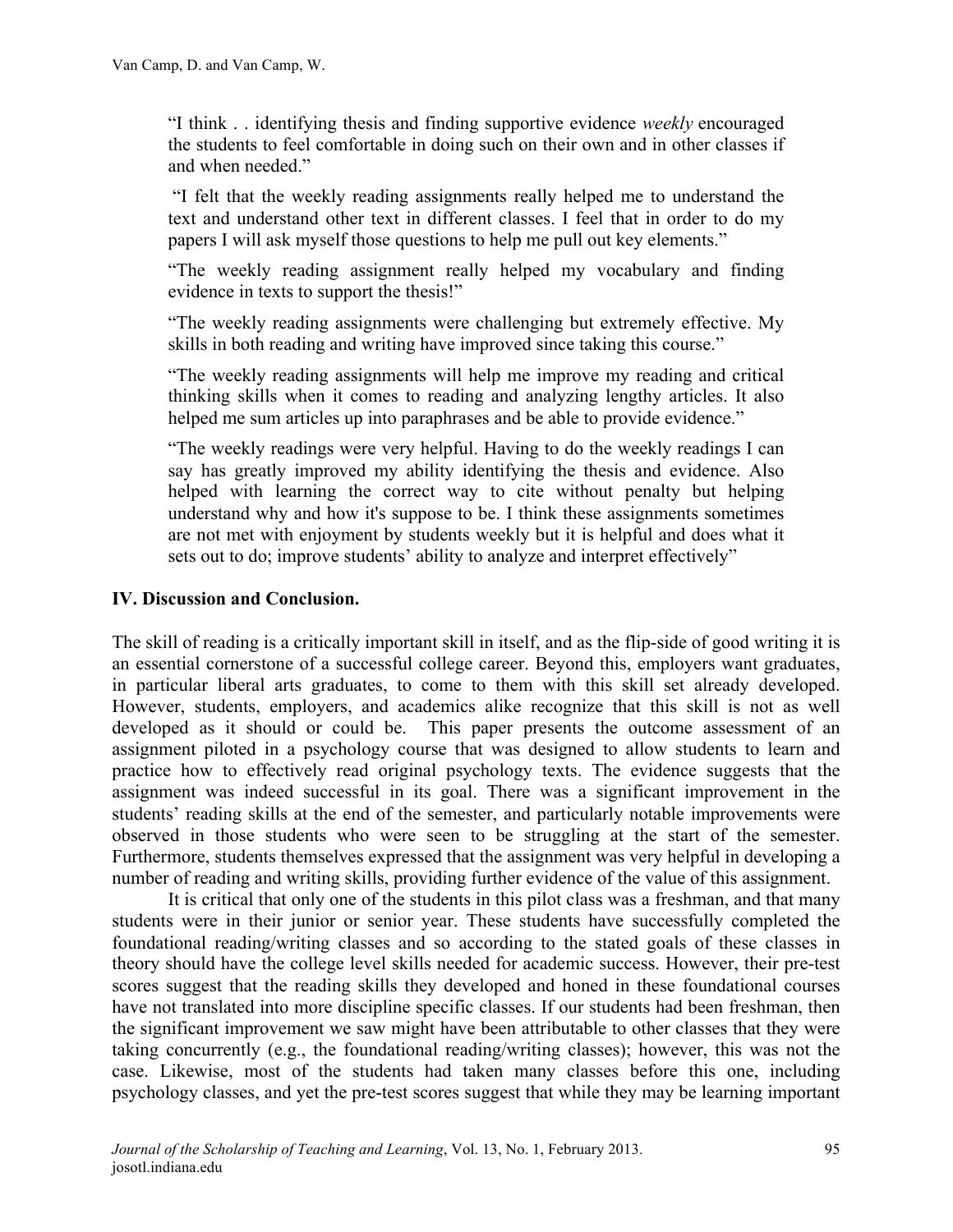content in these classes they may not have received adequate guidance in reading within their discipline. Similarly, as upper-level, primarily social science, students, these students are enrolled in classes that require them to write term papers that include a thesis and provide evidence by integrating original sources; the pre-test scores suggest that the students would struggle to do this. Finally, it is important to note that both the pre and post-test were multiplechoice and therefore objective and not subject to experimenter bias suggesting a real improvement in skills. Unfortunately, we cannot say whether this improvement is enduring. However, we believe that if students continue to have the opportunity to practice these reading skills then they will strengthen and persist throughout their college careers and into the workplace.

There are a number of limitations and important suggestions for future work that should be acknowledged. First, this assignment was specifically designed for, tailored to, and piloted in a psychology course. We encourage scholars and practitioners in other disciplines to reflect on the need for similar interventions. The precise details of the assignment will, and should, vary across subject area but we suspect that the principle of modeling and guided practice would apply to all disciplines. However, it is important to adhere to the principle of discipline-specific modeling and with that in mind realize that this precise assignment in its current form might not be applicable to a non-psychology course. Indeed, these kinds of assignments cannot be crossdisciplinary if they are to be successful, but rather should be focused on discipline-specific training. Second, as with most empirical research, our results should be generalized with caution. The specifics of the university and its students may make this assignment particularly effective; however, the deficit in reading/writing skills in students is certainly widely noted so it is likely that some form of this assignment would be valuable in many universities. Similarly, the relatively small and heterogeneous sample that we used means that systematic or conceptual replication would improve the external validity of our findings. Third, while all efforts were made to ensure that the pre and post-test readings and questions were equivalent, they were different and it is therefore possible that students simply found the second reading and questions to be easier. Finally, as already noted, it is not possible to say whether the improvements that we witnessed are enduring ones, nor did we assess whether there was the associated improvement in students writing. Future studies should assess both of these possibilities.

This paper described the details of an assignment born of the observation that our students struggle to write. Specifically, they struggle to form thesis statements and provide supporting evidence. The logical and empirical link between writing and reading (Bartholomae & Petrosky, 1986; El-Hindi, 1997; Flower et al., 1991), as well as known principles of learning (Bandura, 1962; 1973; 1977; Ericsson, 2006), suggested an intervention that would help students with these skills. This intervention provided students with models of good discipline-specific writing along with a required assignment that was designed to help guide the students in how to read, prompting them to pay particular attention to those aspects observed to be lacking in their own writing. The specific instructions for how to read these texts allowed for learning through deliberate and ongoing practice (Nist & Holschuh, 2000; Pugh, Pawan, & Antommarchi, 2000). A variety of evidence suggests the efficacy of this assignment for all students, in particular those most in need of it. This success supports the suggestion that foundational skills can be taught successfully as a co-requisite skills rather than as a pre-requisite class (Complete College America, 2012). Furthermore, the improvement in the students' skills is in keeping with research that suggests the utility of deliberate and ongoing practice (Nist & Holschuh, 2000; Pugh, Pawan, & Antommarchi, 2000) and the importance of ongoing feedback (Skinner, 1953; 1968).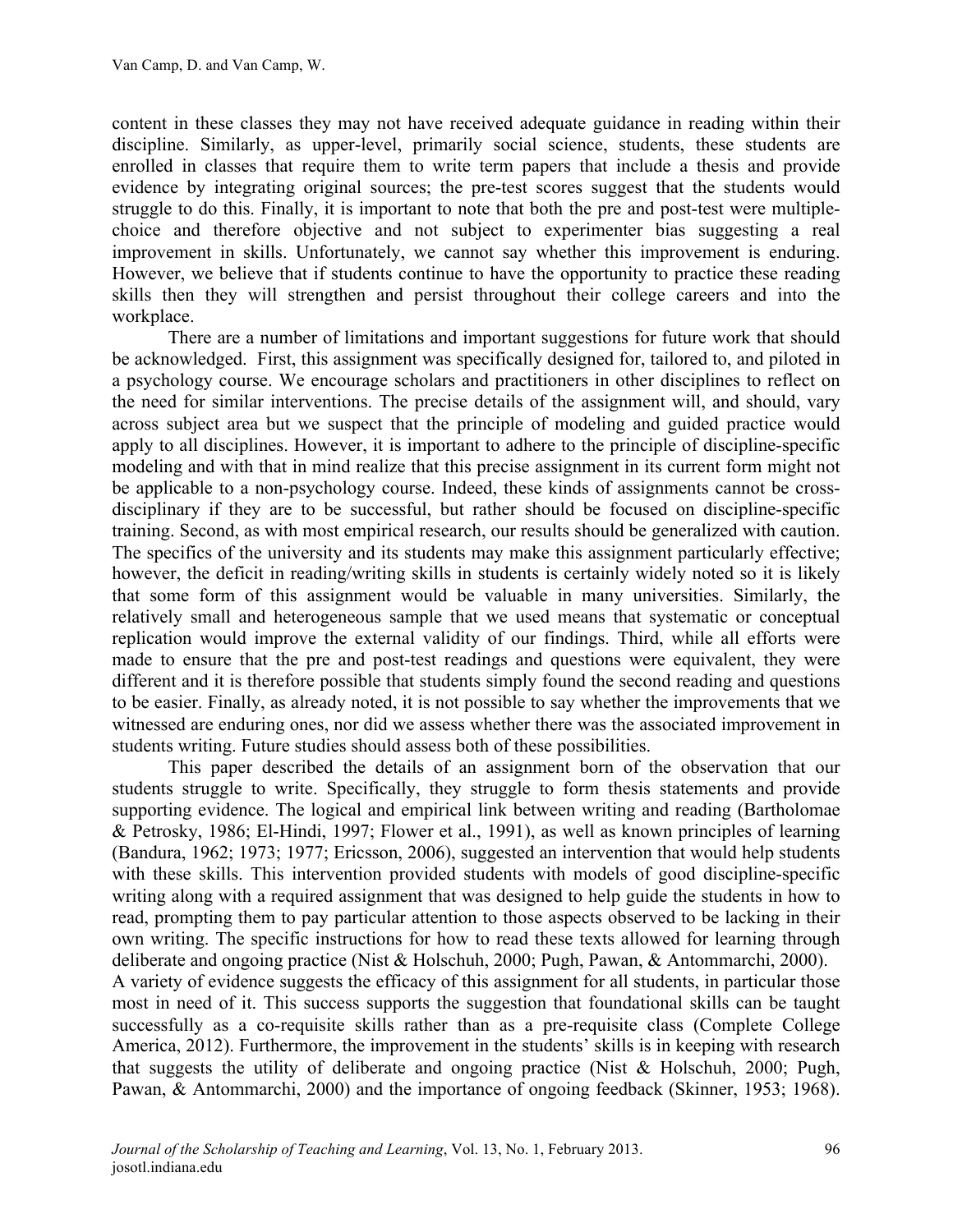In an increasingly competitive job market, it is crucial that we equip our graduates with all the soft skills a college education is expected to afford them. It is our responsibility as educators to acknowledge the shortcomings of our current education system and envision new ways that we might address them. Our assignment is just one such effort, and we hope that others consider adopting techniques with similar principles.

#### **References**

Attewell, P., Lavin, D., Domina, T., & Levey, T. (2006). New evidence on college remediation. *Journal of Higher Education, 77*, 886–924.

Bailey, T. (2009). *Rethinking developmental education in community college* (CCRC Brief No. 40). Retrieved from Community College Research Center, Teachers College, Columbia University website: http://ccrc.tc.columbia.edu/Publication.asp?UID=672.

Bailey, T., Jeong, D.W., & Cho, S.W. (2010). Referral, enrollment, and completion in developmental education sequences in community colleges*. Economics of Education Review*, *29*, 255-270.

Bandura, A. (1962). *Social Learning Through Imitation*. Lincoln, NE: University of Nebraska Press.

Bandura, A. (1973). *Aggression: A Social Learning Analysis.* Englewood Cliffs, NJ: Prentice Hall.

Bandura, A. (1977). *Social Learning Theory.* Englewood Cliffs, NJ: Prentice Hall.

Barkley, R.A. (2007). International consensus statement on ADHD. In B. Slife (Ed.), *Taking Sides: Clashing Views on Psychological Issues (15th Ed.)* (pp.232-236). New York, NY: McGraw Hill.

Bartholomae, D., & Petrosky, A. (1986). *Facts, Artifacts and Counteracts: Theory and Method for a Reading and Writing Course.* Portsmouth, NH: Boyton/Cook Publishers.

Biancarosa, G., & Snow, C.E. (2006). *Reading Next-A Vision for Action and Research in High School Literacy: A Report to the Carnegie Corporation of New York (2nd Ed.).* Washington, DC: Alliance for Excellent Education.

Brizendine, L. (2009). The female brain. In B. Slife (Ed.), *Taking Sides: Clashing Views on Psychological Issues (16<sup>th</sup> Ed.)* (pp.74-78). New York, NY: McGraw Hill.

Bosley, L. (2008). "I don't teach reading:" Critical reading instruction in composition courses. *Literacy Research and Instruction*, *47*, 285–308.

Boylan, H. (2003). Developmental education: What's it all about? In N.A. Stahl & H. Boylan (Eds.), *Teaching Developmental Reading: Historical, Theoretical, and Practical Background Readings.* Boston, MA: Bedford/St. Martin's.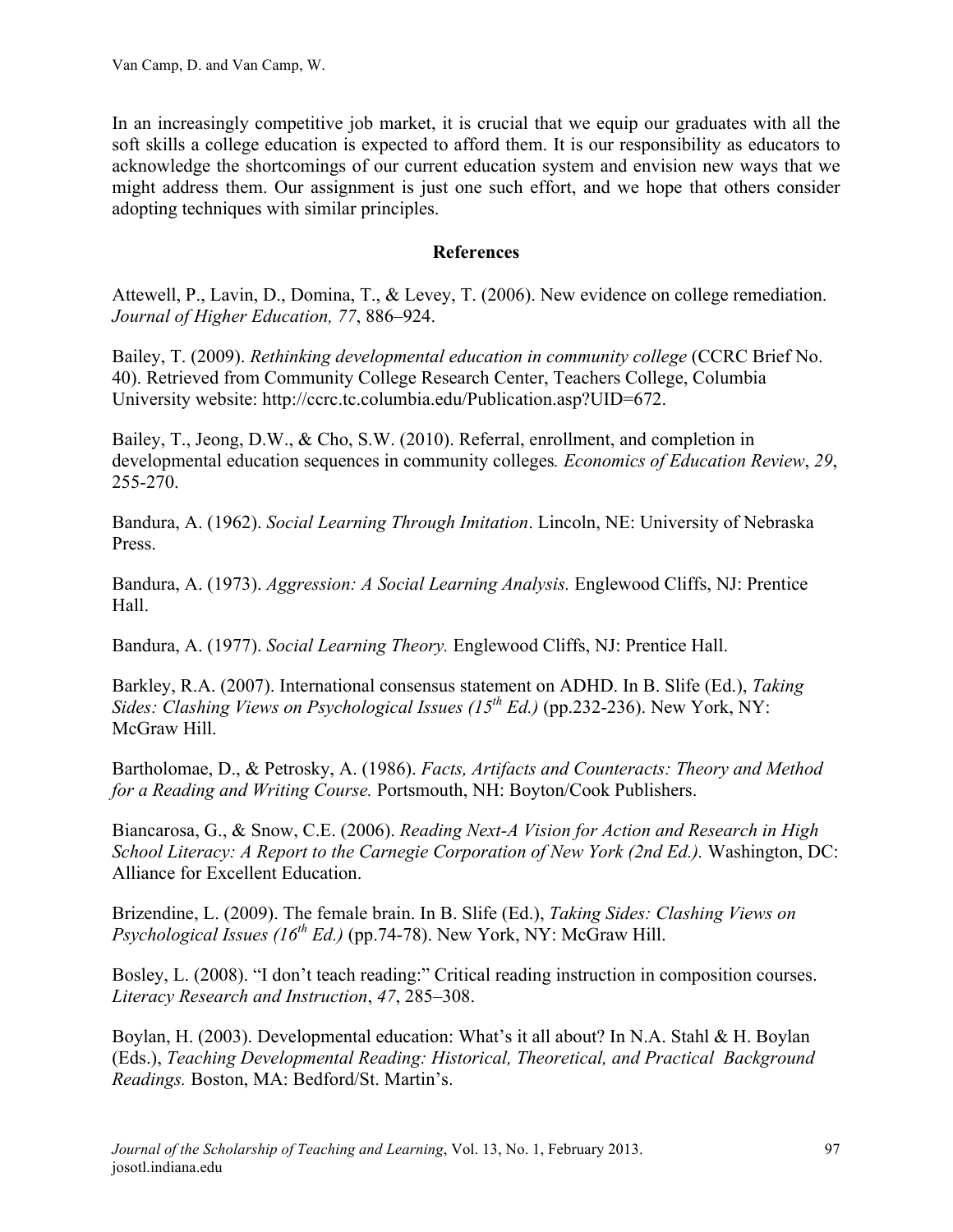Complete College America (2012). *Remediation: Higher education's bridge to nowhere.* Retrieved from http://www.completecollege.org/docs/CCA-Remediation-final.pdf.

Downs, D. (2000, November). *Rethinking dogma: Teaching critical reading in freshman composition*. Paper presented at the Annual Meeting of the National Council of Teachers of English, Milwaukee, WI. Retrieved from http://eric.ed.gov/ERICWebPortal/ detail?accno=ED450377.

El-Hindi, A.E. (1997). Connecting reading and writing: College learner's metacognitive awareness. *Journal of Developmental Education*, *21*, 10-15.

Ericsson, K.A. (2006). The influence of experience and deliberate practice on the development of superior expert performance. In Ericsson, K.A., Charness, N., Feltovich, P., & Hoffman, R.R. (Eds.). *Cambridge Handbook of Expertise and Expert Performance* (pp. 685-706). Cambridge, UK: Cambridge University Press.

Flower, L., Stein, V., Ackerman, J., Kantz, M. J., McCormick, K., & Peck, W.C. (1990). *Reading to Write: Exploring a Cognitive & Social Process*. New York, NY: Oxford University Press.

Harkin, P. (2005). The reception of reader-response theory. *College Composition and Communication, 56,* 410-425.

Johns, A. (1997). *Text, Role, Context: Developing Academic Literacy*. Cambridge, UK: Cambridge University Press.

Kurland, D.J. (2000). How the language really works: The fundamentals of critical reading and effective writing. http://www.criticalreading.com/critical\_reading.htm

Lewin, T. (2005, August 17). Many going to college aren't ready, report says. *New York Times*. Retrieved from http://www.nytimes.com/2005/08/17/education/17scores.html.

Leary, M.R., Tambor, E.S., Terdal, S.K., & Downs, D.L. (1995). Self-esteem as an interpersonal monitor: The sociometer hypothesis. *Journal of Personality & Social Psycholog*y, *68*, 518-530

National Endowment for the Arts (2007). *To read or not to read: A question of national consequence* (Research Report #47). Retrieved from http://www.nea.gov/research/ToRead.pdf.

U.S. Department of Education, Office of Educational Research and Improvement, National Center for Education Statistics. (1996). *Remedial education in higher education institutions in the fall 1995* (NCES 97-584). Retrieved from http://nces.ed.gov/pubs/97584.pdf.

U.S. Department of Education, Institute of Education Sciences, National Center for Education Statistics (2005). *National assessment of education progress. The nation's report card: Reading 2005* (NCES 2006–451). Retrieved from http://nces.ed.gov/nationsreportcard/pdf /main2005/2006451.pdf.